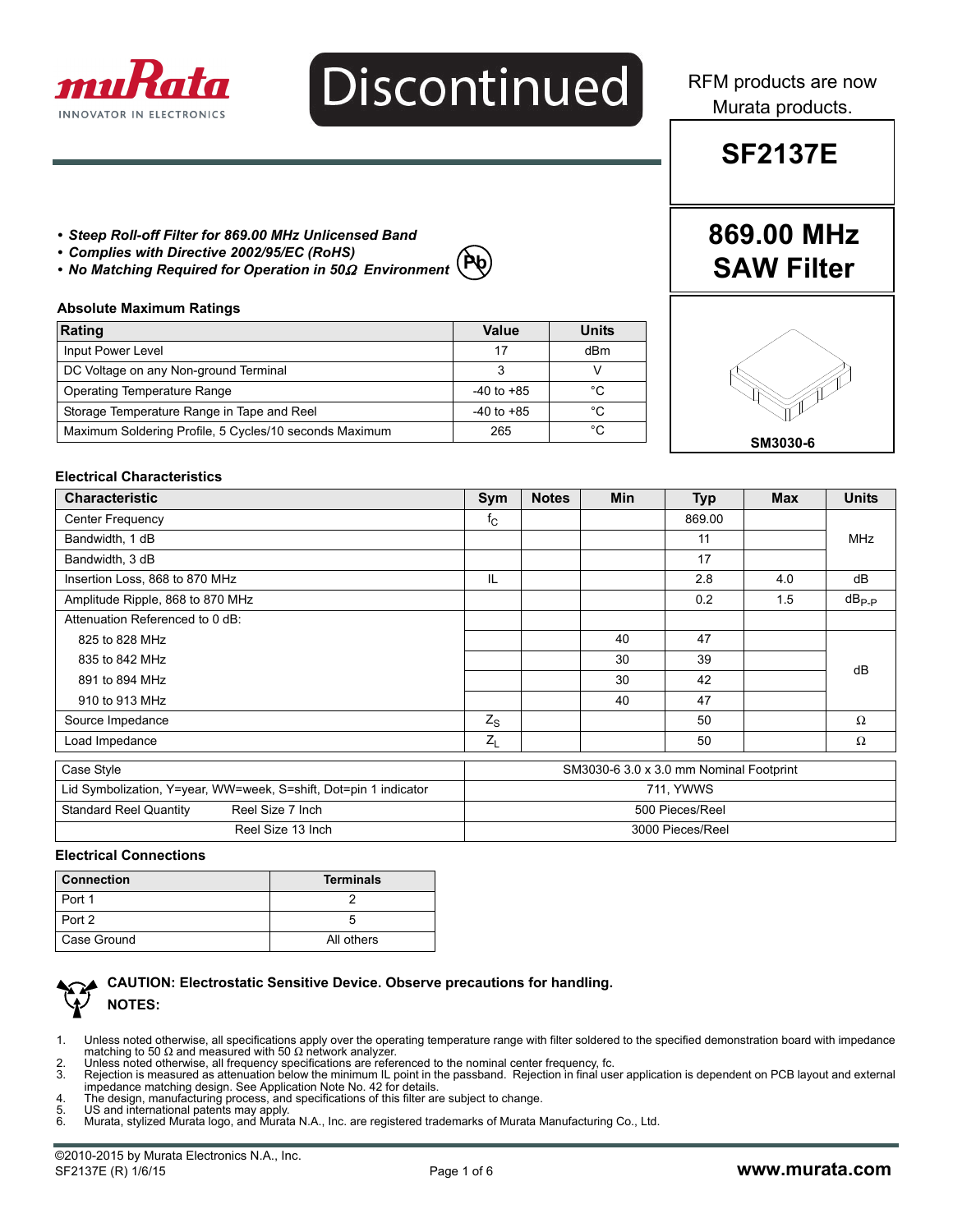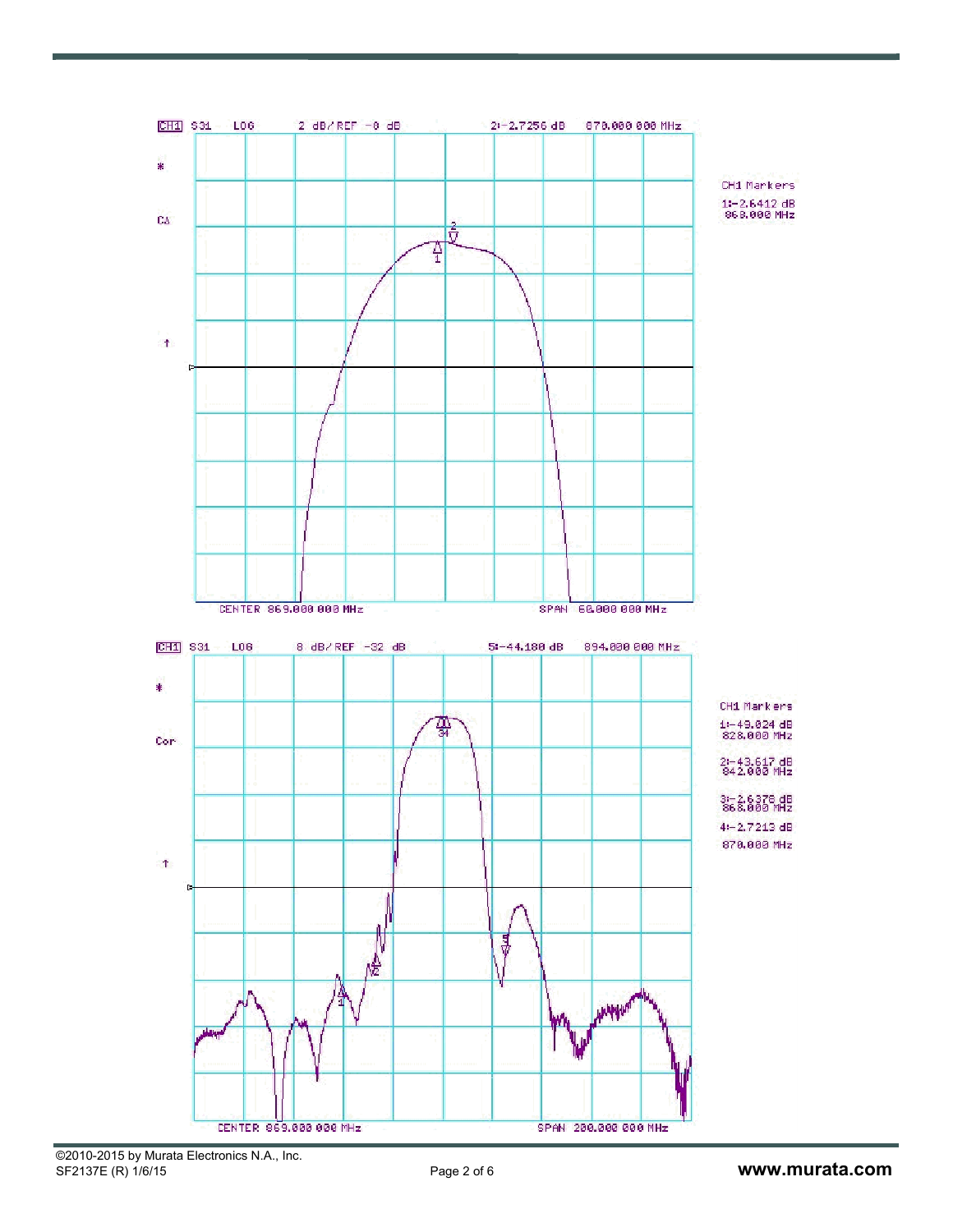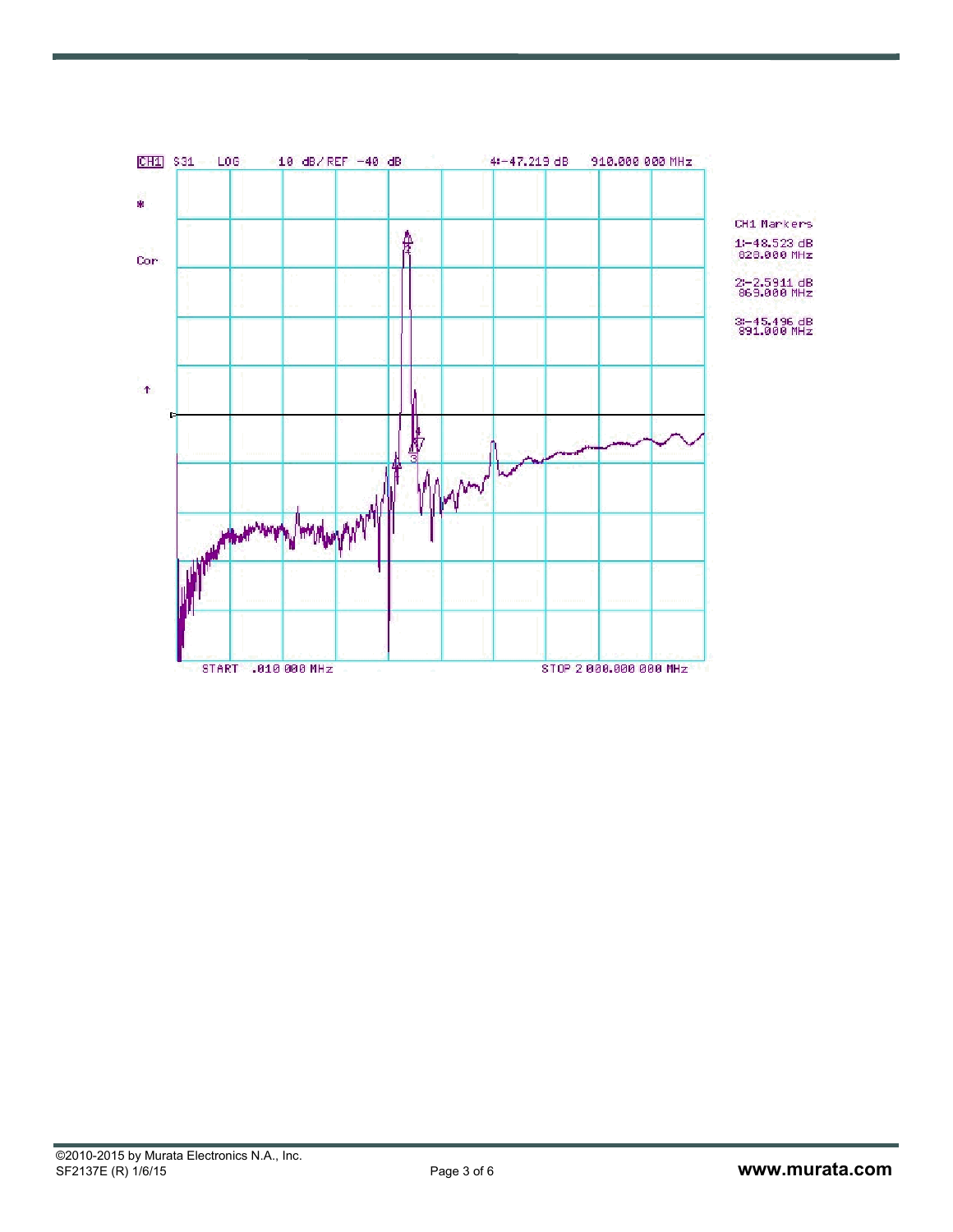### **SM3030-6 Case**

### **6-Terminal Ceramic Surface-Mount Case 3.0 X 3.0 mm Nominal Footprint**

**Case and PCB Footprint Dimensions**





**PCB Footprint Top View**

| mm<br><b>Dimension</b> |      |            | <b>Inches</b> |       |            |            |
|------------------------|------|------------|---------------|-------|------------|------------|
|                        | Min  | <b>Nom</b> | <b>Max</b>    | Min   | <b>Nom</b> | <b>Max</b> |
| A                      | 2.87 | 3.00       | 3.13          | 0.113 | 0.118      | 0.123      |
| в                      | 2.87 | 3.00       | 3.13          | 0.113 | 0.118      | 0.123      |
| С                      | 1.12 | 1.25       | 1.38          | 0.044 | 0.049      | 0.054      |
| D                      | 0.77 | 0.90       | 1.03          | 0.030 | 0.035      | 0.040      |
| Е                      | 2.67 | 2.80       | 2.93          | 0.105 | 0.110      | 0.115      |
| F                      | 1.47 | 1.60       | 1.73          | 0.058 | 0.063      | 0.068      |
| G                      | 0.72 | 0.85       | 0.98          | 0.028 | 0.033      | 0.038      |
| н                      | 1.37 | 1.50       | 1.63          | 0.054 | 0.059      | 0.064      |
|                        | 0.47 | 0.60       | 0.73          | 0.019 | 0.024      | 0.029      |
| J                      | 1.17 | 1.30       | 1.43          | 0.046 | 0.051      | 0.056      |
| Κ                      |      | 3.20       |               |       | 0.126      |            |
| L                      |      | 1.70       |               |       | 0.067      |            |
| M                      |      | 1.05       |               |       | 0.041      |            |
| N                      |      | 0.81       |               |       | 0.032      |            |
| О                      |      | 0.38       |               |       | 0.015      |            |

### **Case Materials**

| <b>Materials</b>      |                                                          |  |  |  |
|-----------------------|----------------------------------------------------------|--|--|--|
| Solder Pad<br>Plating | 0.3 to 1.0 $\mu$ m Gold over 1.27 to 8.89 $\mu$ m Nickel |  |  |  |
| Lid Plating           | 2.0 to 3.0 um Nickel                                     |  |  |  |
| Body                  | $Al_2O_3$ Ceramic                                        |  |  |  |
| Ph Free               |                                                          |  |  |  |







**Top View Contract Contract Contract Contract Contract Contract Contract Contract Contract Contract Contract Contract Contract Contract Contract Contract Contract Contract Contract Contract Contract Contract Contract Contr** 

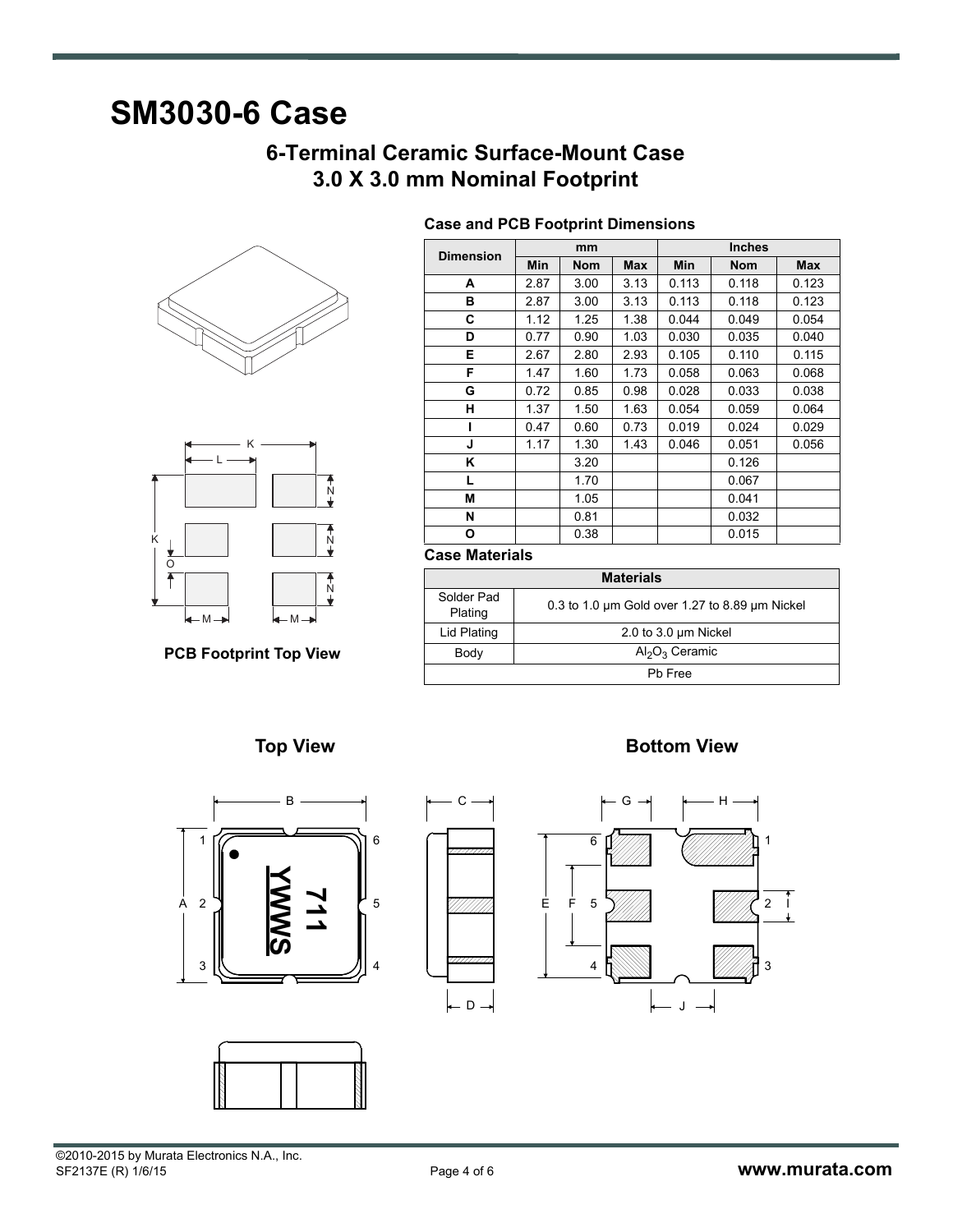### **Tape and Reel Specifications**



| "R"           |             | <b>Quantity Per Reel</b> |  |  |
|---------------|-------------|--------------------------|--|--|
| <b>Inches</b> | millimeters |                          |  |  |
|               | 178         | 500                      |  |  |
| 13            | 330         | 3000                     |  |  |

### **COMPONENT ORIENTATION and DIMENSIONS**

**20.2 2.0**

| <b>Carrier Tape Dimensions</b> |           |  |  |  |  |
|--------------------------------|-----------|--|--|--|--|
| Ao                             | 3.35 mm   |  |  |  |  |
| Bo                             | 3.35 mm   |  |  |  |  |
| Ko                             | $1.40$ mm |  |  |  |  |
| Pitch                          | 8.0 mm    |  |  |  |  |
|                                | 12.0 mm   |  |  |  |  |

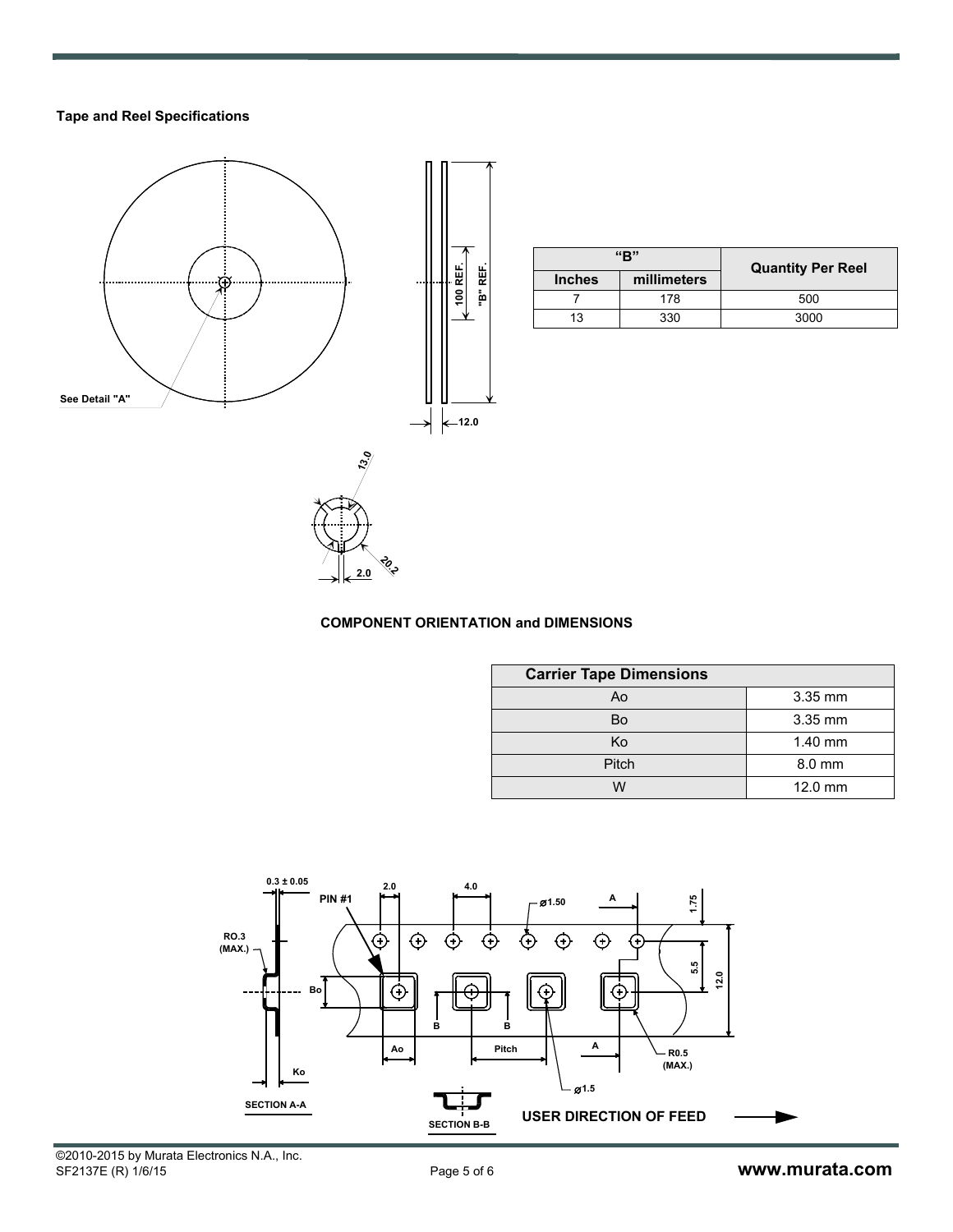### **Typical Solder Reflow Profile**